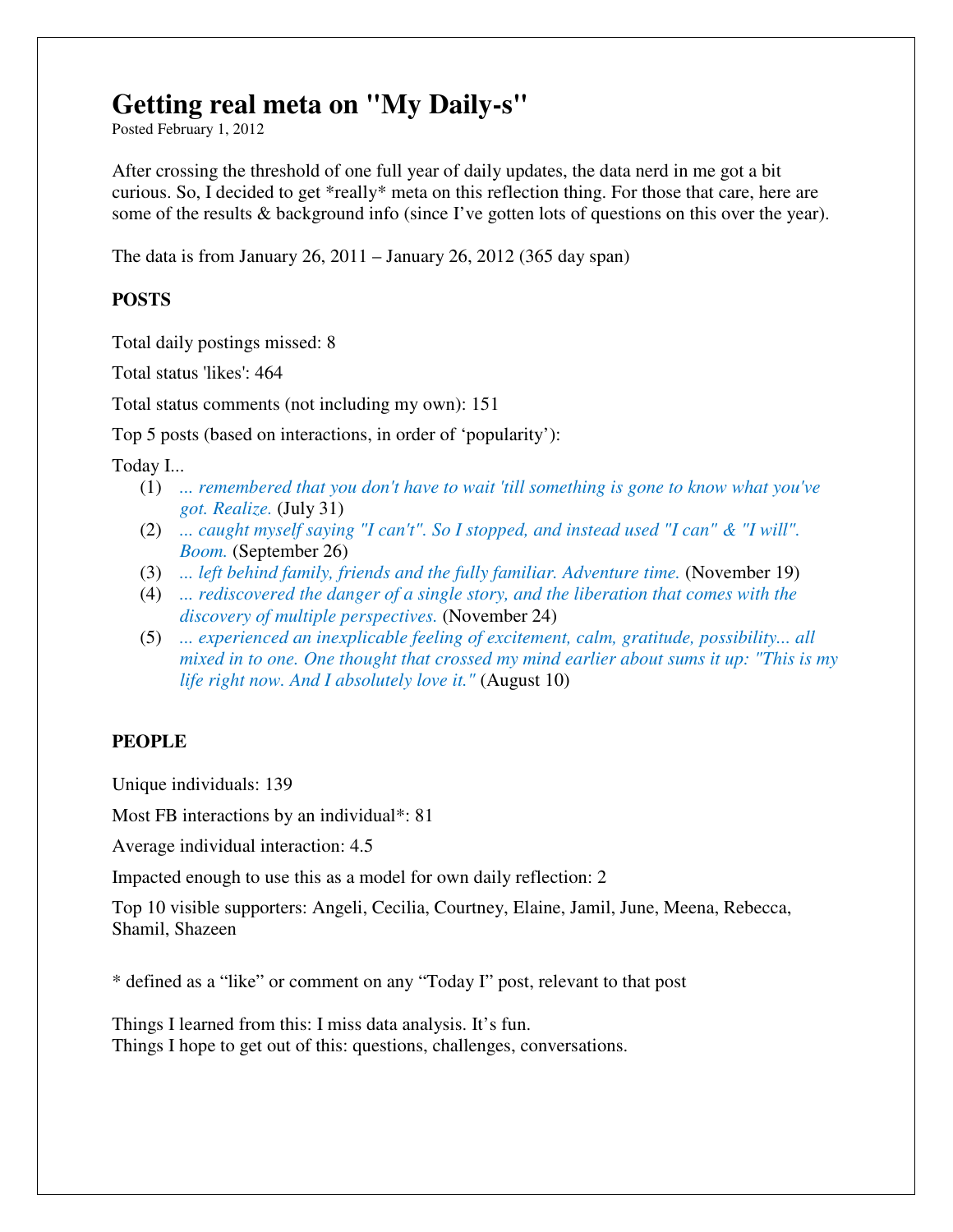# **BACKGROUND**

"My Daily" (as I refer to it my head) is my conscious effort to focus on one positive aspect unique to the day that just came to a close. WHY?

#### *It makes me pause.*

There are days so jam packed that it's tough to stop and really think, if even for just a few minutes. My Daily forces me out of the now, to somewhat meaningfully reflect on my past 24 hours.

## *It keeps me on my toes.*

#### *"Any man who knows a thing knows he knows not a damn thing at all" – K'naan*

Sometimes something happens early in the day that I think "this is it – what I'll post about tonight". But life happens, and reminds me to never, *ever* assume. The beautiful unpredictability of life is that, good or bad, unexpected can always happen: something that means more to you than what has already passed. There's no real way to anticipate that, but being aware of this is huge for me; my Daily is a tangible reminder of this.

#### *It is usually not easy.*

These posts are always authentic. Making shit up would just be me lying to myself and anyone reading.

#### **THE GOOD**

Some days so many good things happen that I don't know what to post about – that builds a ridiculous amount of gratitude. Most days, it just reminds me how obscenely lucky I am in the grand scheme of things, and that I've really got nothing to complain about. Instant whinestopper.

#### **THE BAD**

Just like anyone else, I have those days. One shitty thing happens after another / you're hit with so much apathy that you can't get yourself to accomplish anything / you're hurting / tears are involved, etc. They're tough, because sometimes it's hard to pick myself out of that. But pain, loss, anger, frustration... just parts of life. I find confronting them / acknowledging them (or even ignoring them for the time being) and focusing on one positive thing pretty empowering.

#### **THE NINJA**

Then there are the 'whatever' days. The ones that leave me feeling like "nothing really happened today. I just went through the whole day with nothing remarkable (good or bad) to differentiate it from any other." *Those* days are probably the toughest; I really need to dig deep to find something to authentically post about. No matter how long it takes (once it took me a good hour+) I don't stop 'till I get it done.

## *It is a foundation.*

This exercise is a now-solidified routine in my life. I've since been able to use it as a springboard & reminder for other habits. Baby steps.